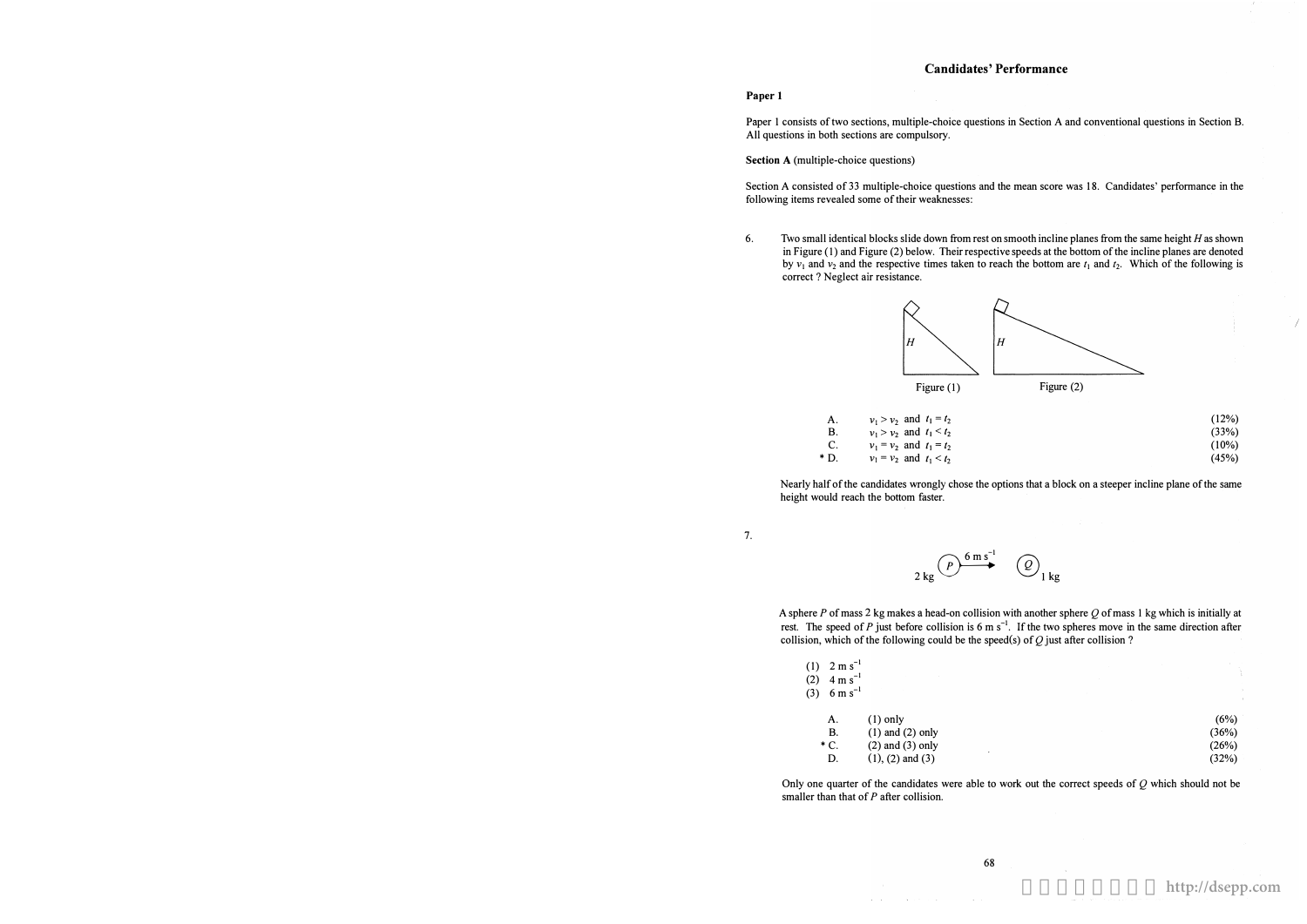- 11. An astronaut inside a spacecraft moving in a circular orbit around the Earth is apparently weightless because
	- A. the astronaut is too far from the Earth to feel the Earth's gravitational force. (25%)
	- \* B.the astronaut and the spacecraft are both moving with the same acceleration towards the Earth. (29%) Earth.  $(29%)$
	- C. the Earth's gravitational force on the astronaut is balanced by the reaction force of the spacecraft's floor. (9%) spacecraft's floor.
	- D. the Earth's gravitational force on the astronaut is balanced by the centripetal force. (37%)

 $S_1$  and  $S_2$  are two loudspeakers connected to a signal generator but the sound waves produced by them are in anti-phase. Point  $O$  is equidistant from the loudspeakers while point  $P$  is at the distances shown in the figure from the loudspeakers. What type of interference occurs at  $O$  and  $P$  if the wavelength of the sound waves is 10 cm ?

Over one third of the candidates attributed the astronaut's weightlessness to the Earth's gravitational force being balanced by the centripetal force.

18.



Two insulated uncharged metal spheres  $X$  and  $Y$  are placed in contact. A positively-charged rod is brought near  $X$  as shown.  $X$  is then touched by a finger momentarily and the two spheres are then separated by removing Y. The charged rod is removed afterwards. Which of the following describes the charges on  $X$ and Y?

Three point charges  $Q_1$ ,  $Q_2$  and  $Q_3$  are fixed on a straight line with  $Q_2$  at the mid-point of  $Q_1$  and  $Q_3$ . The resultant electrostatic force on each charge is zero. Which of the following can be the sign and magnitude

(in the same arbitrary units) of  $Q_1$ ,  $Q_2$  and  $Q_3$ ?

|        | $\varrho_{\scriptscriptstyle \rm I}$ |
|--------|--------------------------------------|
| A.     | $+2$                                 |
| Β.     | $+2$                                 |
| C.     | -4                                   |
| $*$ D. | -4                                   |

20.

More than one third of the candidates overlooked the fact that the electrostatic force between two charges is inversely proportional to their separation.

| А.           | destructive  | constructive | (14%) |
|--------------|--------------|--------------|-------|
| В.           | constructive | constructive | (31%) |
| $^{\ast}$ C. | destructive  | destructive  | (41%) |
| D.           | constructive | destructive  | (14%) |

Surprisingly, more than half of the candidates failed to deduce the kind of interference which occurs at a certain point based on the overall phase difference.



|        | sphere $X$ | sphere $Y$ |       |
|--------|------------|------------|-------|
| А.     | uncharged  | uncharged  | (12%) |
| B.     | uncharged  | positive   | (29%) |
| $*$ C. | negative   | uncharged  | (44%) |
|        | negative   | negative   | (15%) |

Nearly half of the candidates did not adequately understand the movement of charges in the process concerned.

21.

$$
Q_1 \qquad Q_2 \qquad Q_3
$$

| $\mathcal{Q}_2$ | $O_3$ |       |
|-----------------|-------|-------|
| $+1$            | $+2$  | (11%) |
| $-1$            | $+2$  | (28%) |
| $+1$            | $+4$  | (18%) |
| $+1$            | -4    | (43%) |
|                 |       |       |



24.



In the above circuit, the cell has constant  $e.m.f.$  and a fixed internal resistance. When S is closed, the ammeter reads  $3.0$  A. When S is open, which of the following is a possible reading of the ammeter ?

| А.   | 1.6A  |
|------|-------|
| B.   | 2.0A  |
| * C. | 2.4 A |
| D.   | 3.2A  |

(9%) (63%) (20%) (8%)

It seems that over 60% of the candidates simply neglected the effects of the cell's internal resistance.

更多試卷歡迎瀏覽 **http://dsepp.com**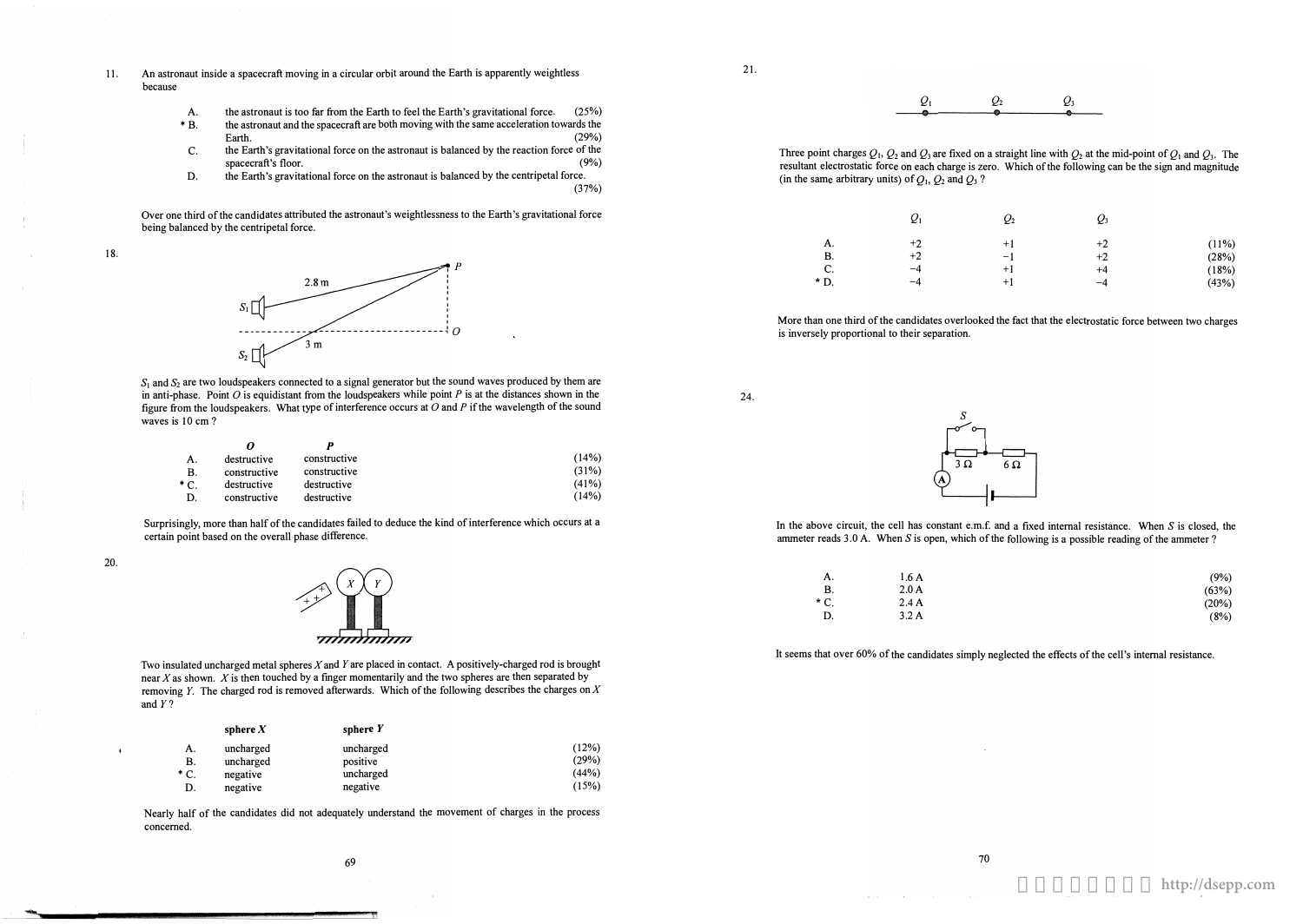#### Sormance in General

find the specific heat capacity of a metal. Parts (a) and r candidates mixed up the terms *heat* and *temperature* and temperature of the block continued to rise after the confused the function of the heater and the power candidates identified the maximum temperature rise the equation  $mc\Delta T = IVt$  to work out the answer. ii) and (d) were satisfactory.

wledge and understanding on gas laws and kinetic fair. In (a), many candidates did not fully understand volume in the context of pumping a ball. Some were mber of gas molecules in the basketball, but failed to iship with the required volume of air originally at didates were able to state that both temperature and ent on to explain the increase of pressure inside the

o cars travelling along a straight horizontal road and nost candidates described the motion of car  $A$  along the well answered although some weaker candidates stated  $\tilde{f}$ ). In (c)(i), most candidates understood that the area ts displacement and were able to find the separation he more able ones deduced correctly the time at which sult of  $(c)(i)$ . Candidates' performance in (d) was poor. using the relation  $P = Fv$ . Weaker ones even confused d to handle ratio properly.

eration. Candidates were required to comprehend a well as their use in smart phones. Candidates' In (a), only the more able ones drew the free-body. ain clearly that a net upward force was required when he tension would be greater (than the weight) and the Candidates did poorly in (b). Not many obtained the ising the information given. Quite a number of them eing measured by a spring balance and wrongly gave their andidates found the acceleration correctly using the icluded mass  $m = 5$  kg in their calculation. In (c), only the mode correctly by considering the angle rotated by eleration due to gravity along the y-axis of the phone. ing vectors and some were confused by the negative

swered. In (a), most candidates were able to apply Snell's law to find the refractive index of glass although some mistook  $30^{\circ}$  and  $54^{\circ}$  as the bectively. Quite a number of them did not explicitly. son in (b). Some even wrongly thought that the angle andidates were not aware that the angle of incidence on at  $\overline{O}$  and thus drew the reflected light ray wrongly. correct emergent ray. Common mistakes included at the boundary  $BC$  or a light ray straight through the dates confused *refraction* and *diffraction*, visible light

### Section **B** (conventional questions)



A long straight current-carrying wire MN and a rectangular coil PQRS are fixed in the same plane as shown in Figure (1). The current I is taken as positive when it flows from M to N and it varies with time t as shown in Figure (2). The direction of the induced current in the coil during the time interval  $0 - T$  is

|     | first anti-clockwise and then clockwise. | (34%) |
|-----|------------------------------------------|-------|
|     | first clockwise and then anti-clockwise. | (29%) |
|     | anti-clockwise throughout.               | (15%) |
| ת * | clockwise throughout.                    | (22%) |

Not many candidates realised that the direction of induced current remains unchanged as the current in MN decreases uniformly with time.

The figure shows a current flowing from right to left in a metal block with cross-section  $PQRS$ . When a uniform magnetic field is applied to the block, the electric potential of the side PQ is found to be higher than that of the side SR. In which direction can the magnetic field be applied ?

29.



| A.    | from $P$ to $Q$ | (34%) |
|-------|-----------------|-------|
| $*B.$ | from $Q$ to $P$ | (28%) |
| C.    | from $P$ to $S$ | (27%) |
| D.    | from $S$ to $P$ | (11%) |

Less than one third of the candidates were able to deduce the direction of the magnetic field based on the movement of negatively charged electrons.

| Question<br>Number      | Perf                                                                                                                                                                                                                                                                                                                                                                                                                                                                                                                                                                                       |
|-------------------------|--------------------------------------------------------------------------------------------------------------------------------------------------------------------------------------------------------------------------------------------------------------------------------------------------------------------------------------------------------------------------------------------------------------------------------------------------------------------------------------------------------------------------------------------------------------------------------------------|
| 1                       | This question was on an experiment to<br>(b) were well answered. Some weaker<br>and failed to explain properly why the<br>heater was switched off. Some even<br>supply. In $(c)(i)$ , only the more able<br>from the graph correctly and used<br>Candidates' performance in parts (c)(i                                                                                                                                                                                                                                                                                                    |
| $\overline{c}$          | This question tested candidates' kno<br>theory. The general performance was<br>the relationship between pressure and<br>able to relate the pressure with the nur<br>work out their proportional relations<br>atmospheric pressure. In (b), few car<br>volume were constant before they we<br>basketball using kinetic theory.                                                                                                                                                                                                                                                              |
| 3                       | This question was on the motion of tw<br>was in general well answered. In (a), m<br>whole journey correctly. Part (b) was v<br>the unit of acceleration wrongly in (b)(<br>under a velocity-time graph represent<br>between cars A and B. In (c)(ii), only the<br>car $B$ caught up with car $A$ using the rest<br>Not many obtained the correct answer u<br>power with work done and some failed                                                                                                                                                                                          |
| $\overline{\mathbf{4}}$ | This question was on force and accel<br>short passage on accelerometers as<br>performance was far from satisfactory<br>diagram correctly. Most failed to expla<br>the box accelerated upward and thus th<br>spring extended further (h decreased).<br>correct reading of the spring balance u<br>did not understand what quantity is be<br>their answers in metres. In (b), few c<br>equation $T - W = ma$ . Some wrongly in<br>the most able ones deduced the display<br>the phone or the component of the acce<br>Many candidates were weak in resolvi<br>sign associated with the data. |
| 5                       | This question was in general well ans<br>Snell's law to find the refractive index<br>angles of incidence and refraction resp<br>calculate the critical angle for comparis<br>of incidence was 60°. In (c), some ca<br>should be equal to the angle of reflection<br>Weaker candidates failed to draw the<br>drawing an internally reflected light ray<br>boundary normally. In (d), some candid<br>spectrum and line spectrum, etc.                                                                                                                                                        |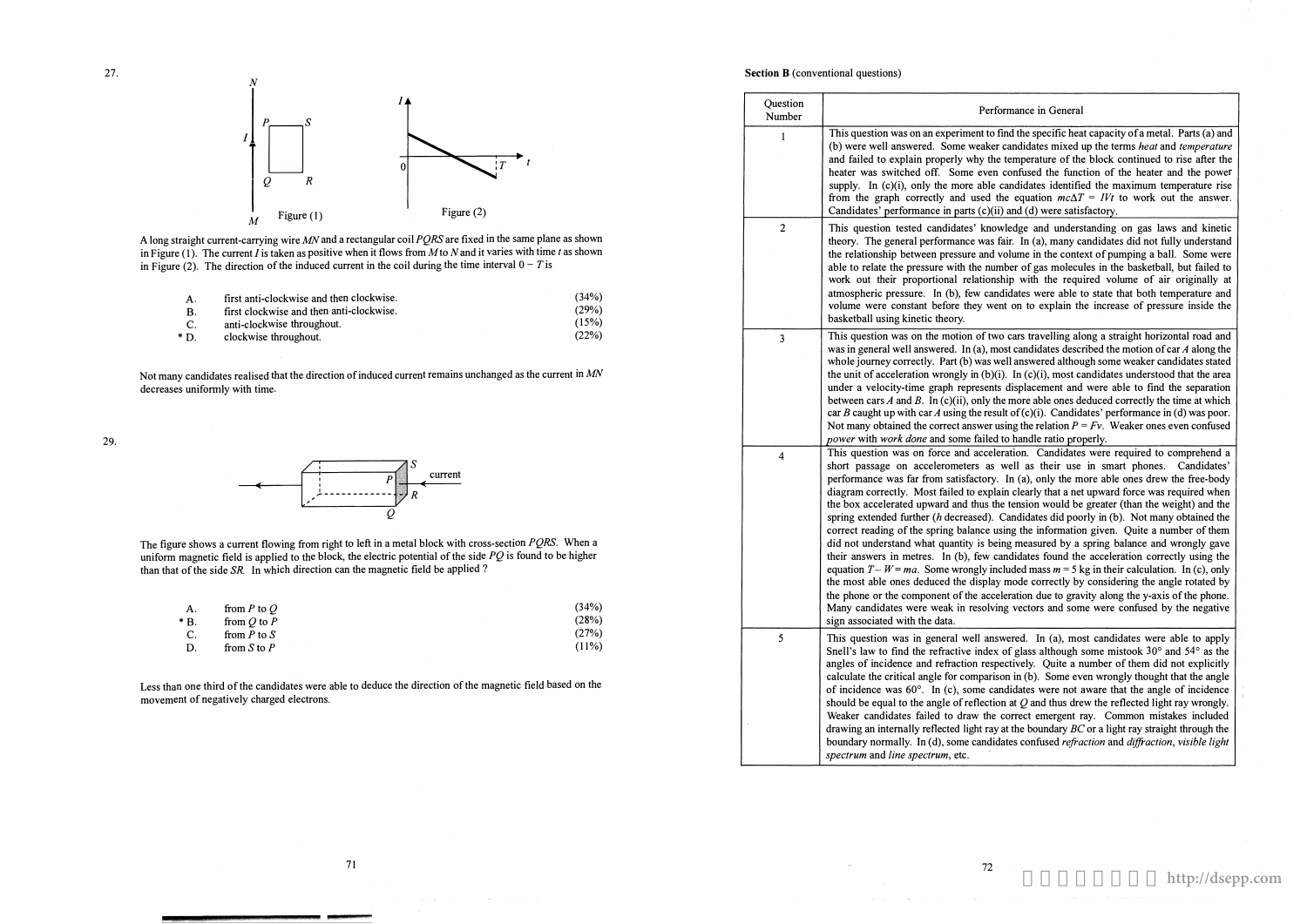### **Paper 2**

| Question<br>Number | Performance in General                                                                                                                                                                                                                                                                                                                                                                                                                                                                                                                                                                                                                                                                                                                                                                                                                          |  |
|--------------------|-------------------------------------------------------------------------------------------------------------------------------------------------------------------------------------------------------------------------------------------------------------------------------------------------------------------------------------------------------------------------------------------------------------------------------------------------------------------------------------------------------------------------------------------------------------------------------------------------------------------------------------------------------------------------------------------------------------------------------------------------------------------------------------------------------------------------------------------------|--|
| 6                  | Candidates did well in part (a). In (b), many candidates overlooked the fact that the parallel<br>rays all came from a point and wrongly drew and labelled an arrow sign as the image. A few<br>candidates misread the focal length as 10 cm from the ray diagram. In (c), only the more able<br>ones knew that the light rays coming from the same point should intersect at the<br>corresponding position of the image after passing through the lens. Some candidates did not<br>follow the requirement stated in (d) and employed an experimental method using a ray<br>box , instead of a distant object, to determine the focal length $f$ according to the lens formula<br>$1/f = 1/u + 1/v$ .                                                                                                                                           |  |
| $\overline{7}$     | Candidates performed well in parts (a)(i) and (ii) involving the calculations of diffraction<br>grating. Many did not have a clear concept of percentage error in x or $\theta$ and therefore failed<br>to score marks in (a)(iii). It seems that most candidates did not understand what part (b)<br>asked for and gave answers like using a grating with more lines per mm.                                                                                                                                                                                                                                                                                                                                                                                                                                                                   |  |
| 8                  | Part (a) was well answered. In (b), some weaker candidates failed to identify the resistance<br>network involved in mode $X$ . In (c), many candidates were able to identify overall resistance<br>least for parallel connections but did not state that the power dissipation is inversely<br>proportional to the resistance under the same voltage. In (d)(i), quite a number of them failed<br>to identify the mode that corresponds to the largest operating current. In (d)(ii), most<br>candidates knew that the switch $S$ should be installed in the live wire, however, not many<br>were able to point out the hazards of not doing so. Part (d)(iii) was well answered.                                                                                                                                                               |  |
| 9                  | In (a), very few candidates scored full marks. Many of them omitted that the ring would fall<br>back to the coil when the current as well as the resulting magnetic field are constant and eddy<br>currents no longer flow. It seems that some candidates did not understand Lenz's law and<br>were not able to express their answer clearly. Some even confused the apparatus with the<br>Lenz's law apparatus - a small magnet falling through a metal tube - and wrongly stated that<br>the law could be demonstrated by comparing the falling speed of the aluminum ring along the<br>retort stand under different conditions, with the switch on or off. In (b)(i), quite a number of<br>them confused the words flow and float. A few candidates failed to give precise answers and<br>stated no change or no observation etc in (b)(ii). |  |
| 10                 | Parts (a) and (b)(i) were well answered. It revealed that most candidates had a good<br>understanding of the properties of $\alpha$ -particles and the meaning of activity. In (b)(ii), only the<br>more able ones knew that the power is given by the product of energy per decay and the<br>activity found in (a)(i). Some wrongly used the total number of plutonium atoms in their<br>calculation instead of the activity. In (b), for those who considered the number of half-lives<br>elapsed in order to find the decrease in number of active atoms or activity, many obtained the<br>correct numerical answer.                                                                                                                                                                                                                         |  |

L not realise that the power per unit area at the planet is given by  $\frac{1}{4\pi d^2}$  and confused

area of the sphere of the planet's orbit. Some candidates **failed is equate to equate the planet according to** 

Quite a number of them failed to obtain the correct (i), however, most were still able to make a logical (iii) was in general well answered.

<sup>2</sup> **68 Part (a) revealed that many candidates were not familiar with the structure of TEM.**<br>Candidates performed well in (b). In (b)(i), most were able to derive the formula, **however of the state conservation of energy explicitly. Most** ct values into the formula to obtain the answer in  $(b)(ii)$ takes, such as wrong or missing units. In (b)(iii), many avelength of an electron is smaller than that of visible **lacktright** is stated that a larger value of  $\theta$  implied higher resolving ar separation between objects such that a smaller value distinguish objects of smaller separation, and thus a **higher resolving power. Candidates' performance in (c) was poor. Many mixed up**  f TEM and STM.

> In (b)(i), many candidates did not fully understand the **rand the energy conversion involved. They failed to use** heir answers and common misconceptions like stating **that inferral energy/heat energy were collected and then** cal energy. Less than half of the candidates answered be who opted for high speed being more effective, most In (b)(iii), quite a number of them wrongly thought that pped when the rechargeable battery was used up or the  $m$  was not effective at high speed. Part (c) was well **answered although a few candidates did not work out the overall efficiencies and**  le 2 was the most efficient. Some candidates just stated with minimum emission without giving explanations.

<sup>4</sup> <sup>26</sup> The overall performance was satisfactory. Many candidates failed to give concise answers in (a)(i) and stated that a *current* or *electricity* was required to distort a Some did not realise that the *change* of voltage instead the crystal vibrate. Part (a)(ii) was well answered dates thought that the question asked for the advantage and compares with other medical imaging methods. well answered. However, some had difficulties in de wrong or unnecessary conversion of angles. Part **(b)(iii) was poorly answered. Many candidates had no idea about the approximation**  In dot many were able to apply the formula of arc length ald be  $r = L\theta$  here. Some confused r in the first formula used it in place of L. Some candidates wrongly used  $r/2$ 

**The mean percentage correct achieved by the candidates was slightly higher than 50%. Most markers agreed that there was an appropriate balance between questions testing basic knowledge and those testing higher-order skills** **Paper 2 consisted of four sections. Each section contained eight multiple-choice questions and one structured question which carried IO marks. Section A contained questions on'Astronomy and Space Science', Section B on the'Atomic World', Section C on'Energy and Use of Energy' and Section Don'Medical Physics'. Candidates were required to attempt all questions in two of the four sections.** 

**(%) Perfonnance in General** 

 $(a)$  was fair. In  $(a)(i)$ , some candidates confused the herical surface area of the planet  $4\pi r^2$ . Weaker ones did

| Question | Popularity<br>$(\%)$ |                                                                                                                                                                                                                                                                                                                                                                                                                                                 |
|----------|----------------------|-------------------------------------------------------------------------------------------------------------------------------------------------------------------------------------------------------------------------------------------------------------------------------------------------------------------------------------------------------------------------------------------------------------------------------------------------|
| 1        | 21                   | Candidates' performance in<br>effective area $\pi r^2$ with the sp                                                                                                                                                                                                                                                                                                                                                                              |
|          |                      | not realise that the power per                                                                                                                                                                                                                                                                                                                                                                                                                  |
|          |                      | the area of the star with the a<br>failed to equate the power ab<br>the hint stipulated in (a)(ii).<br>surface temperature in (b)(<br>deduction in $(b)(ii)$ . Part $(b)$                                                                                                                                                                                                                                                                       |
| 2        | 68                   | Part (a) revealed that many c<br>Candidates performed well i<br>however, some of them die<br>candidates substituted correc<br>except for some careless mis<br>candidates knew that the wa<br>light. Weaker ones misunder<br>power. In fact $\theta$ is the angul<br>means that it is possible to<br>higher resolving power. Can<br>the features and principles of                                                                               |
| 3        | 85                   | Part (a) was well answered.<br>regenerative breaking system<br>concise scientific terms in tl<br>that work done against friction<br>changed to electrical/chemic<br>(b)(ii) correctly. Even for tho<br>explanations were incorrect.<br>the vehicle could not be stop<br>regenerative breaking systen<br>answered although a few car<br>jumped to conclude that mod<br>that mode 2 was not the one                                               |
| 4        | 26                   | The overall performance wa<br>answers in $(a)(i)$ and stated<br>crystal instead of a voltage.<br>of the voltage itself makes<br>although some careless candi<br>and disadvantage of ultraso<br>Parts (b)(i) and (ii) were<br>manipulating radian and ma<br>(b)(iii) was poorly answered.<br>$\tan \theta \approx \theta$ when $\theta$ is small. N<br>$(s = r\theta)$ correctly, which shou<br>and the $r$ in the question and<br>instead of r. |